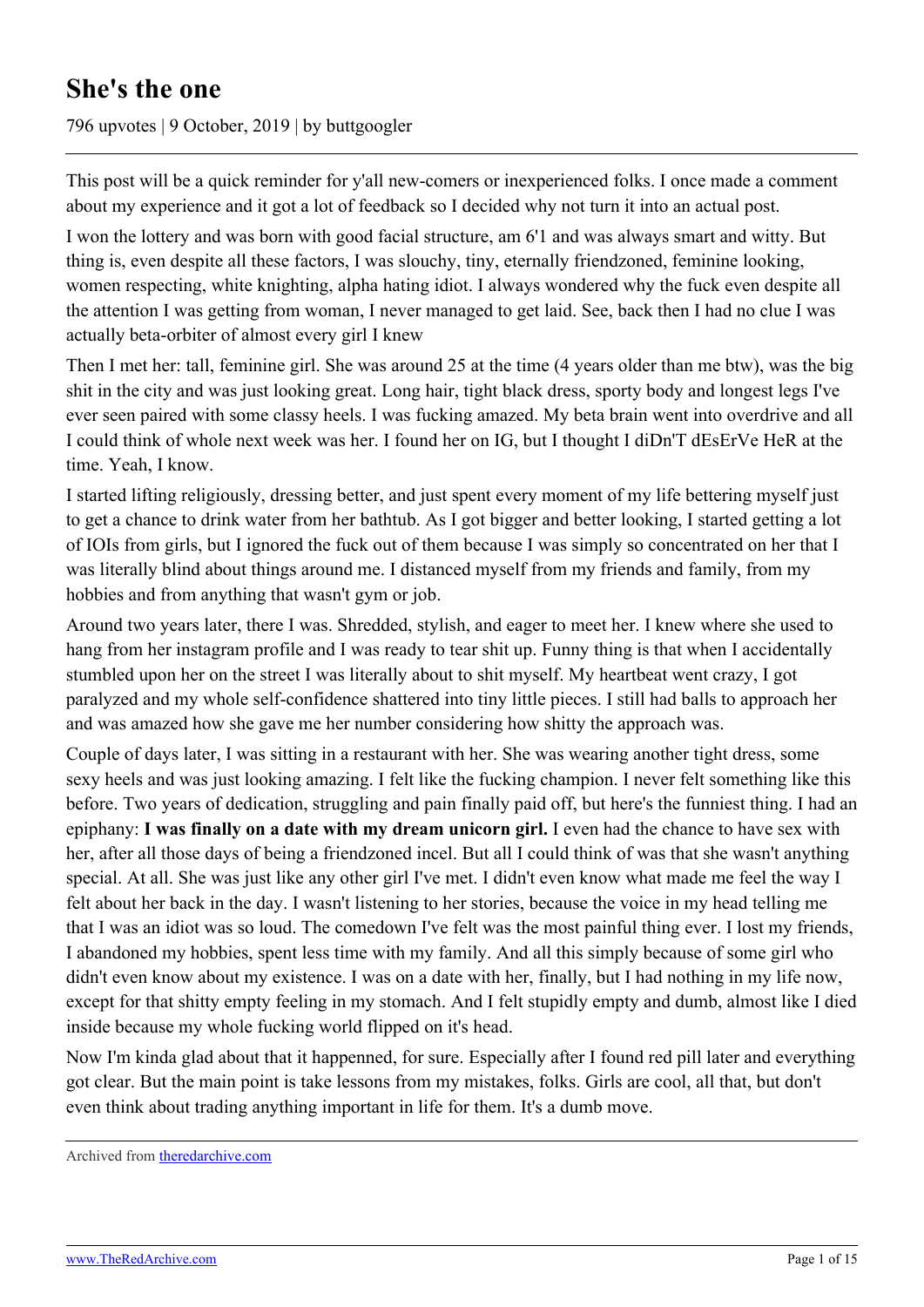## **Comments**

[AutoModerator\[](https://old.reddit.com/user/AutoModerator)[M\]](https://theredarchive.com/r/TheRedPill/about/moderators) [score hidden] 9 October, 2019 04:48 PM stickied comment

### **[Why are we quarantined? The admin don't want you to know.](https://www.reddit.com/r/TheRedPill/comments/9sdg04/more_silence_from_reddit_administration_a_failure/)**

#### **Register on our backup site: <https://www.trp.red> and reserve your reddit name today.**

*I am a bot, and this action was performed automatically. Please [contact the moderators of this subreddit](https://theredarchive.com/message/compose/?to=/r/TheRedPill) if you have any questions or concerns.*

[BoJvck34Empire](https://old.reddit.com/user/BoJvck34Empire) • 263 points • 9 October, 2019 05:32 PM

Thanks for sharing, basically a story of transitioning from fake alpha to real alpha. Glad you learned and recovered from this slip up, hope you can rekindle those lost relationships. On the bright side, you're still ripped and stylish, enjoy the bounce back.

[massivewang](https://old.reddit.com/user/massivewang) • 64 points • 9 October, 2019 06:56 PM

Once you've improved and have achieved some level of "success" you realize that sex/dating is only one part of your life. It's an important part, but only one (let's say 10%?). You still have 90% of shit to figure out and pursue.

So I think as I learn/grow I realize that quality of life consists of many things that include but are not limited to:

Physical fitness Companionship/sex Money Family/friends/meaningful relationships Community and a sense of belonging Hobbies/passions/interests/etc

So it's something to consider holistically - what does a meaningful/fulfilling life look like for you? I think you'll ask that question once you slay your TRP demons.

[DeterminedLogic99](https://old.reddit.com/user/DeterminedLogic99) • 10 points • 10 October, 2019 02:06 PM

It definitely varies person to person, but I'd say you're on the right track with that list.

Personally, my journey is a bit different than most of you it seems. I never really had problem meeting women. I spent ages 20-30 slaying as many women as possible.

I am in a serious, monogamous committed relationship right now. It's good. However, I don't think I can ever get married; I'm too apprehensive.

I'm not focusing on earning and investing as much money as I can. I plan to retire in about 20 years.

Guys, women are great; but I can't stress enough how correct the OP is. I can only imagine where I'd be in life now if I wouldn't have put all the energy into getting my dick wet.

[p3n1x](https://old.reddit.com/user/p3n1x) • 2 points • 17 October, 2019 08:21 PM

I can only imagine where I'd be in life now if I wouldn't have put all the energy into getting my dick wet.

Sometimes hindsight likes to speak as though there was "a choice" and you picked the wrong one. Your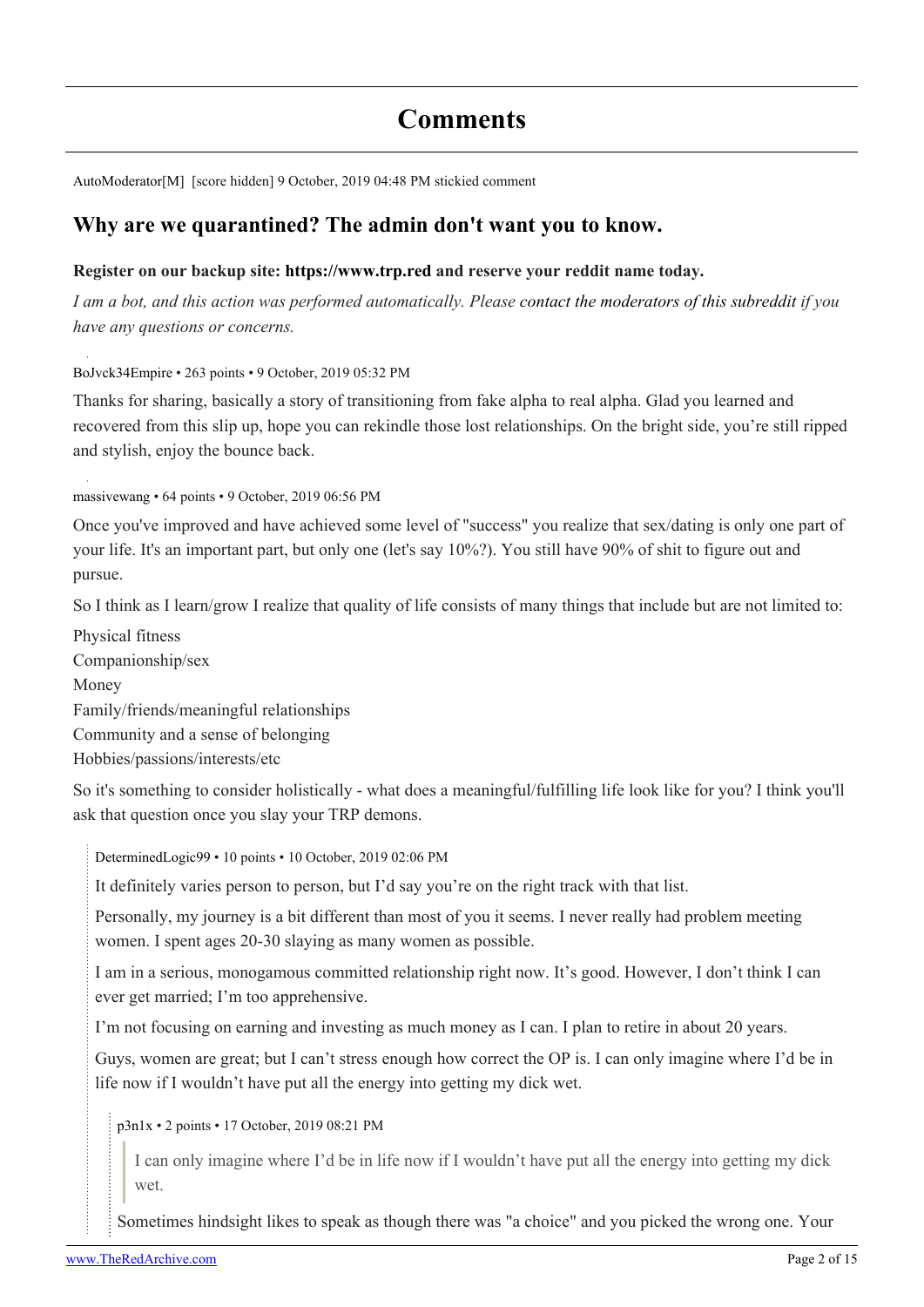brain deals with chemicals that have nothing to do with your ego or conscious thoughts, but those yummy chemicals sure will influence your decision making.

When you start "slaying" really does matter, there are a ton of dudes that **don't** lose their virginity before 18.

So, the advice is fantastic in hindsight, but you are also throwing advice to guys that barely know what pussy is and also telling recent cherry poppers that "pussy ain't all that". You can only come to that conclusion with experience.

[Lefort3000](https://old.reddit.com/user/Lefort3000) • 6 points • 10 October, 2019 08:01 AM

Religion generally helps to fullfill that "community and sense of belonging" need

[CarelessBowler5](https://old.reddit.com/user/CarelessBowler5) • 154 points • 9 October, 2019 06:02 PM

Found TRP 3.5 years into marriage.

Definitely traded a lot of things for her that were not worth it.

Not at all.

Unlikely Composer • 100 points • 9 October, 2019 06:18 PM

Now imagine you never found trp. You've found a goldmine that can help you change your life. We're glad you're here.

[CarelessBowler5](https://old.reddit.com/user/CarelessBowler5) • 20 points • 10 October, 2019 03:40 AM

It has been an incredible ride thus far.

[volvostupidshit](https://old.reddit.com/user/volvostupidshit) • 1 point • 28 November, 2019 12:04 PM

He'll probably still be "happy" not knowing what's on the other side. Heck, he won't even realize that there is another side, the red pill. That's how deep some people are in the blue pill.

[PanaReddit](https://old.reddit.com/user/PanaReddit) • 63 points • 9 October, 2019 11:07 PM

3.5 Years? You are a lucky man. I found the red pill 15 years into my deadbed catholic marriage. I am divorced now. I started my life at 45 years old.

[Drummerboy860](https://old.reddit.com/user/Drummerboy860) • 13 points • 10 October, 2019 11:43 PM

I once saw an interesting Biblical perspective online regarding divorce from a pastor.

The Bible permits divorce on the grounds of sexual immorality, and he argued that a wife who routinely denied her husband intimacy (or vice versa) fell under the category of sexual immorality, and was therefore an acceptable reason to God for divorce.

[Imperator\\_Red](https://old.reddit.com/user/Imperator_Red) • 3 points • 16 October, 2019 02:29 AM

This was a legal reason for divorce into recent times, along with abandonment and impotence. Well, really it was a reason for the woman to divorce the man (refusing to fuck her). The man would just take what was his, as there was no such thing as marital rape.

[admlawson](https://old.reddit.com/user/admlawson) • 15 points • 10 October, 2019 11:54 AM

<sup>This.</sup> This right here. I'm 31, raised in typical American Christian house hold. Been married for 9 years and found TRP 3 years ago. It's taken time to come to grips but realizing I gave it all up for what? I'm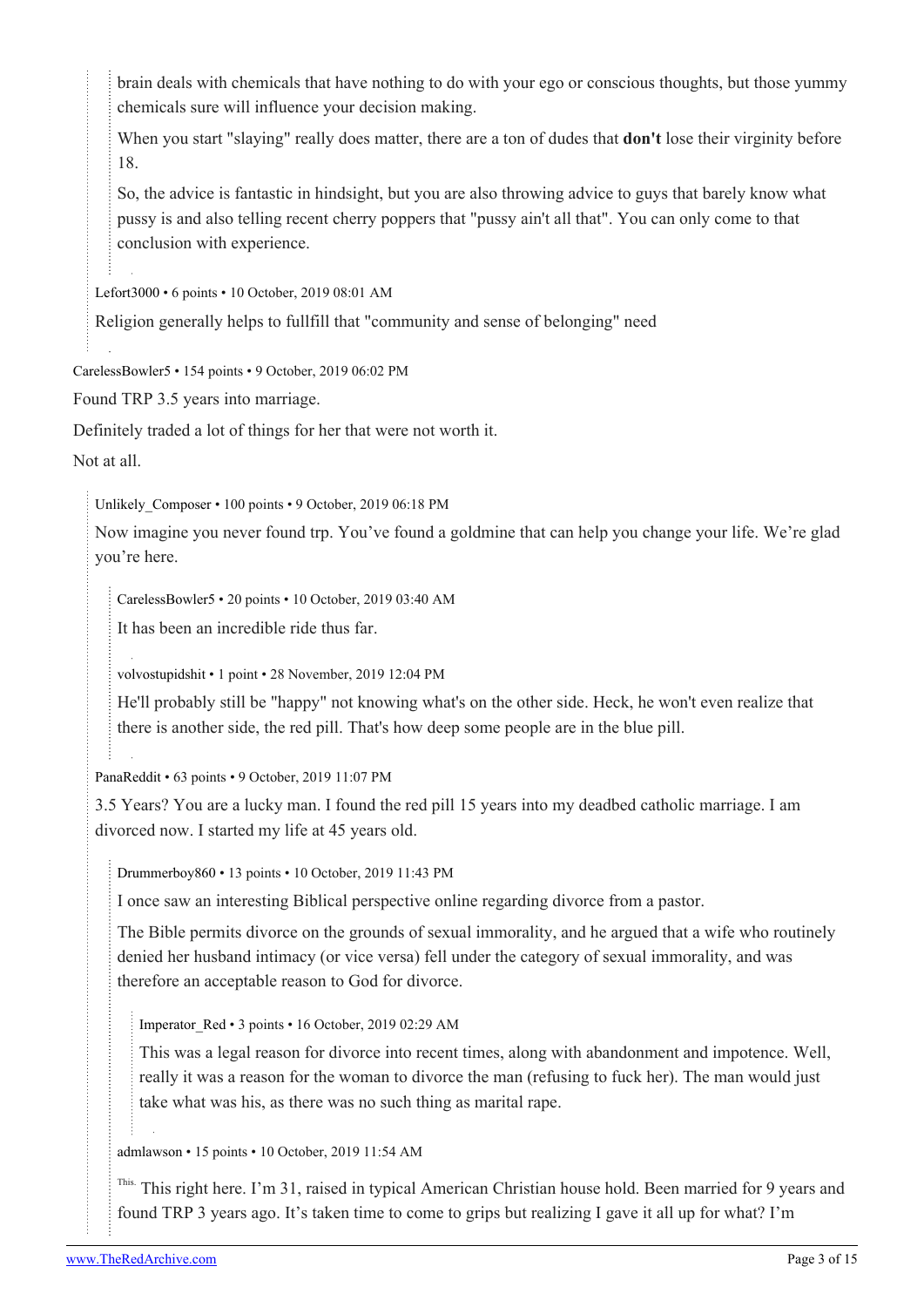divorcing her now. Time to focus on me.

This post and these comments give me such hope.

[CarelessBowler5](https://old.reddit.com/user/CarelessBowler5) • 6 points • 10 October, 2019 03:35 AM

I'm curious: What would have had to go differently in your situation to have avoided divorce?

[RiskyRewarder](https://old.reddit.com/user/RiskyRewarder) • 7 points • 10 October, 2019 11:33 AM

Don't fall into the oneitus trap and assume that not being divorced is better...

[AubChris](https://old.reddit.com/user/AubChris) • 26 points • 9 October, 2019 06:34 PM

hope trp can give you a happier marriage than what you may have now.

[CarelessBowler5](https://old.reddit.com/user/CarelessBowler5) • 19 points • 10 October, 2019 03:35 AM

It's already given me a waaaay happier me.

[tekn0\\_](https://old.reddit.com/user/tekn0_) • 6 points • 10 October, 2019 01:39 AM

What kind of things did you trade?

[CarelessBowler5](https://old.reddit.com/user/CarelessBowler5) • 31 points • 10 October, 2019 03:29 AM

Lots of friendships. I just stopped taking the time to see my bros.

Hobbies like playing my sax & guitar. I instead spent that time doing things with her as a couple.

Running and other fitness. Figured I didn't really need to keep working at it since I had gotten married.

There are upsides. I had to grow up in a lot of areas in my life, having taken on the responsibility of a wife. But it was foolish of me to put her on a pedestal and make these sacrifices to her vagina.

[dan-1](https://old.reddit.com/user/dan-1) • 4 points • 10 October, 2019 06:27 AM

How to find a balance though? I'm too self absorbed in improving my own life and hobbies. I can't even see girls are giving me signals until my friend tells me

[nodepostgres](https://old.reddit.com/user/nodepostgres) • 9 points • 10 October, 2019 03:21 PM

It sounds like you're trying to rationalize away your inability to tell when women are interested or receptive.

[006rbc](https://old.reddit.com/user/006rbc) • 5 points • 10 October, 2019 02:13 PM

Lots of friendships. I just stopped taking the time to see my bros.

Lost a few friends to this. Its frustrating when they have to "get permission" to do anything because they cant be away from their wife besides going to work.

Hobbies like playing my sax & guitar. I instead spent that time doing things with her as a couple.

This is why I'm not interested in having a relationship because I know it will come down to "you dont spend enough time with me".

[Lefort3000](https://old.reddit.com/user/Lefort3000) • 1 point • 10 October, 2019 07:57 AM

You're a Christian, hopefully you weren't just ghosting your friends. I can understand spending less time with them to do more important things.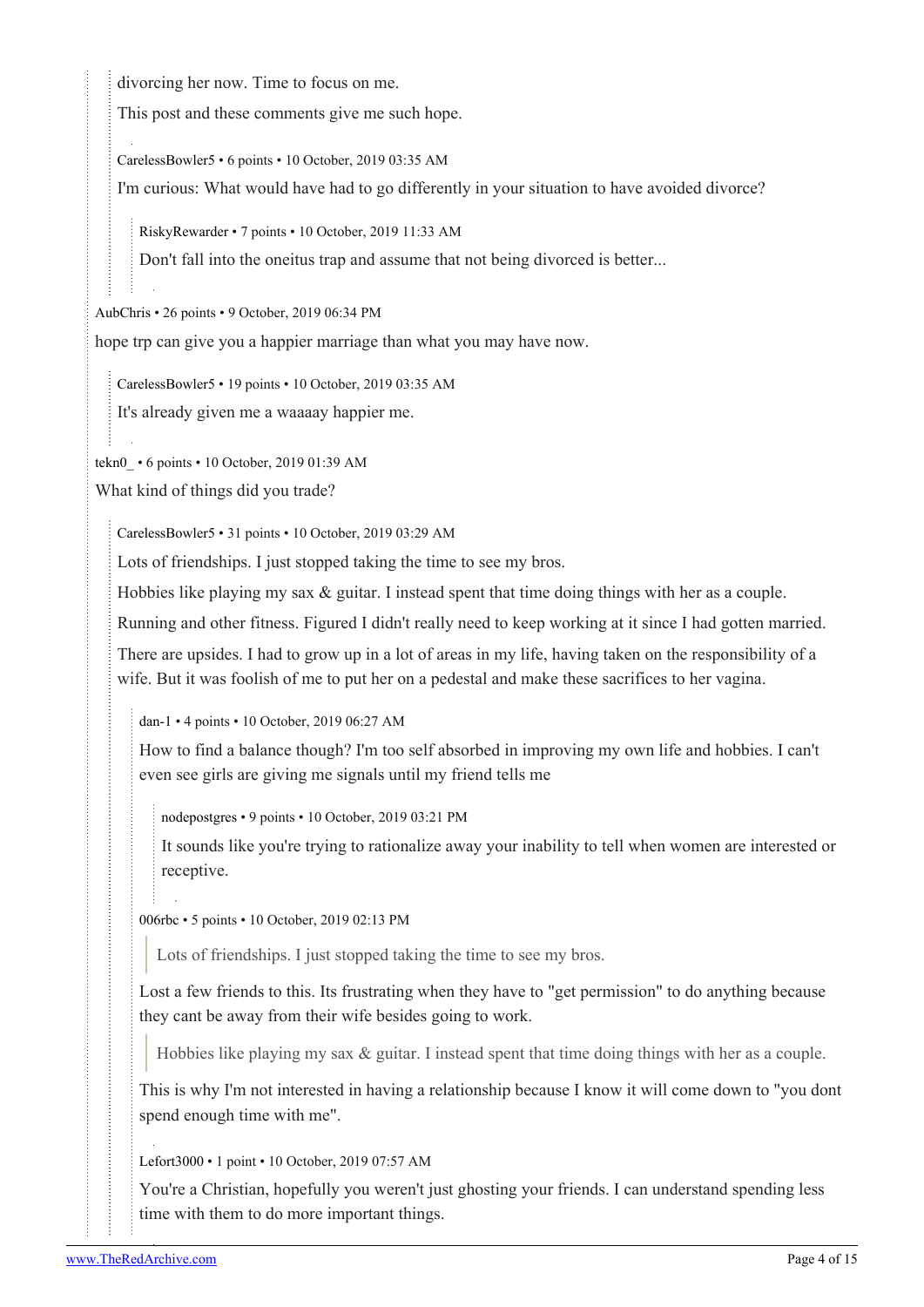[AdamantiumLaced](https://old.reddit.com/user/AdamantiumLaced) • 1 point • 23 November, 2019 09:39 PM

Honest man. I doubt it was all your fault for lost friendships. I have had the same group of friends since I can remember. The ones I see are the ones that make time to get together and hang out. The ones I never see are the ones where the wife is clearly wearing the pants in the relationship.

[\\_Lemongrab](https://old.reddit.com/user/_Lemongrab) • 10 points • 9 October, 2019 06:27 PM

Are you going to stay with her?

[MeetCake](https://old.reddit.com/user/MeetCake) • 3 points • 9 October, 2019 11:16 PM So what's it like now? You still together?

[CarelessBowler5](https://old.reddit.com/user/CarelessBowler5) • 21 points • 10 October, 2019 03:33 AM

Still together. I lost 25 lbs, getting in shape. Women everywhere give me IOIs. Two months into my transformation, all the girls at work suddenly think I'm the most hilarious dude they've ever met.

She gets to see the full me. See sees my six pack and all the bad habits I've had over the past years. We've had sex a couple of times, but not anything like the validational sex Rollo talks about.

I'm a Christian. I'm committed to Jesus, my marriage, and my principles. I'm hooked on this TRP journey. I'm committed to another three months of transformation before I come up for air to evaluate wtf is up with my wife.

If we're screwing like rabbits by then, awesome. If not, I'll be back in the gym on Monday ;-)

[DuffBude](https://old.reddit.com/user/DuffBude) • 4 points • 10 October, 2019 07:29 AM

Hey man, thanks for sharing, I can relate, especially about principles as a Christian. Sounds like I need to hit that gym harder. I exercise 3-4 times per week, but no six pack or anything. I guess that makes all the difference.

[verumvelfalsum](https://old.reddit.com/user/verumvelfalsum) • 9 points • 11 October, 2019 06:16 AM

I can relate, especially about principles as a Christian. Sounds like I need to hit that gym harder.

Nothing against Christianity, but even your brief post is giving me heavy vibes that I've seen countless times among "conservative" crowds nowadays where faith is being used as a smokescreen to cover up bluepill behavior. Many (likely most) groups under the Christian umbrella are now led by bluepill religious leaders or dogma. Making the gym a top priority is never a bad decision, but take a truly honest look at your other behaviors or you might end up in a world of hurt.

[DuffBude](https://old.reddit.com/user/DuffBude) • 3 points • 11 October, 2019 08:44 AM\*

Well, I know what you mean. I agree that many Christian communities nowadays really neglect masculinity and give men the totally wrong message that they need to sacrifice themselves to the desires of their wives. And I do have some bluepill habits that I am working on weeding out.

But what I meant by Christian principles, and maybe what you were hitting on exactly, was the fact that marriage is considered indissoluble, especially for me as a Catholic. Basically dread game is based on the threat of leaving, right? So if she sees that you are a devout Catholic, how can she have any dread? That's what I'm wondering. I guess technically a guy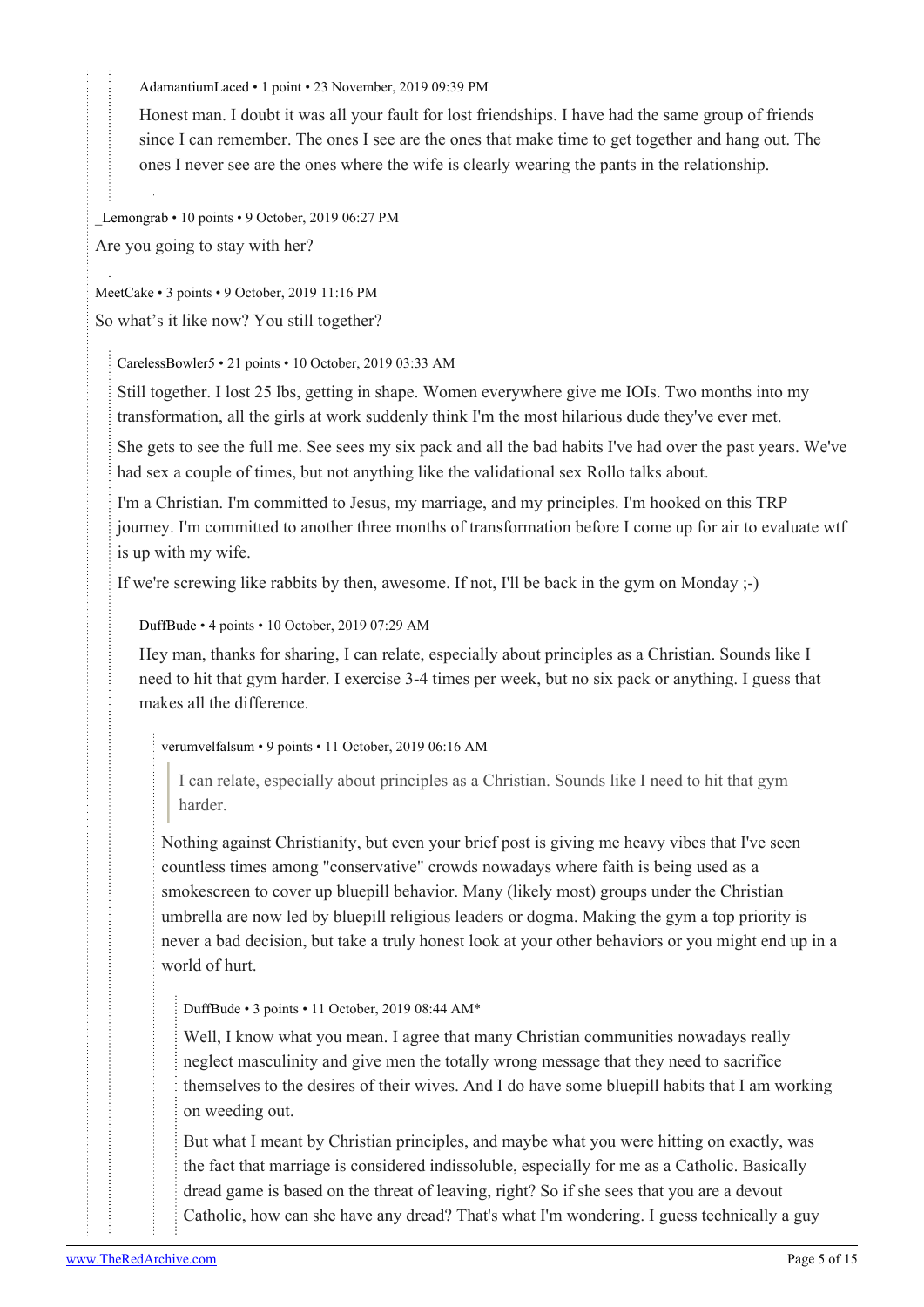could leave his wife, and just not remarry, and still be an adherent to Catholic principles.. but I'm not sure if that is what is intended by those principles. I think they exist more to encourage people to look at their relationships in the long term, understanding that relationships have natural ebbs and flows, and not to give up too quickly.

That said, my parents have always had a very solid marriage. My wife's upbringing was a bit different. And she has already told me that she would leave me if I ever cheated on her. So there's that.

[CarelessBowler5](https://old.reddit.com/user/CarelessBowler5) • 4 points • 16 October, 2019 12:03 AM

I've done some things that have made it clear that I am very capable of leaving. Wife has legitimate concerns that I will. Mostly from hubris and stupidity of going Rambo.

Dread isn't that you'll leave. At least, it's not that simple.

Dread is that other women will find you attractive and come make moves on you. (Competition Anxiety)

As my SMV has risen, my wife has started to work on hers.

She used to pride herself on never wearing makeup. Then one day: "I think I'll try eyeliner on the weekends." Similar approach in her wardrobe all of a sudden.

I didn't say anything. Something just clicked for her.

I tried some Active Dread. It made things worse. I'm committed to passive dread now, 100%, now slowly but surely it's working.

I've got some major house things to accomplish in the next few weeks which i'm sure will push the dial a bit more.

In the meantime. Frame, kino, consistent initiation, and mission, mission, mission.

[p3n1x](https://old.reddit.com/user/p3n1x) • 2 points • 17 October, 2019 08:11 PM

That said, my parents have always had a very solid marriage.

Never, ever compare your marriage to something that far removed from today's lifestyle (that is a very blue pill logic, fyi). Your parents dealt with completely different options. The good book cannot negotiate attraction for you.

Find the balance with your faith and science. Mother nature doesn't care what anyone's bible says.

[Lefort3000](https://old.reddit.com/user/Lefort3000) • 5 points • 10 October, 2019 07:55 AM

Being low bf along with atleast decent muscle mass is ideal.

[p3n1x](https://old.reddit.com/user/p3n1x) • 1 point • 17 October, 2019 08:07 PM

I guess that makes all the difference.

Careful, don't think for a woman with a male point of view. Yes, both sexes like a decent body, but for massively different reasons.

She won't become your version of a good wife because you have fucking abs. She will change because your behavior changes. You will act more confident etc..etc...

I haven't had "abs" in 20 years. But once I fixed my Mental Frame, everything changed. No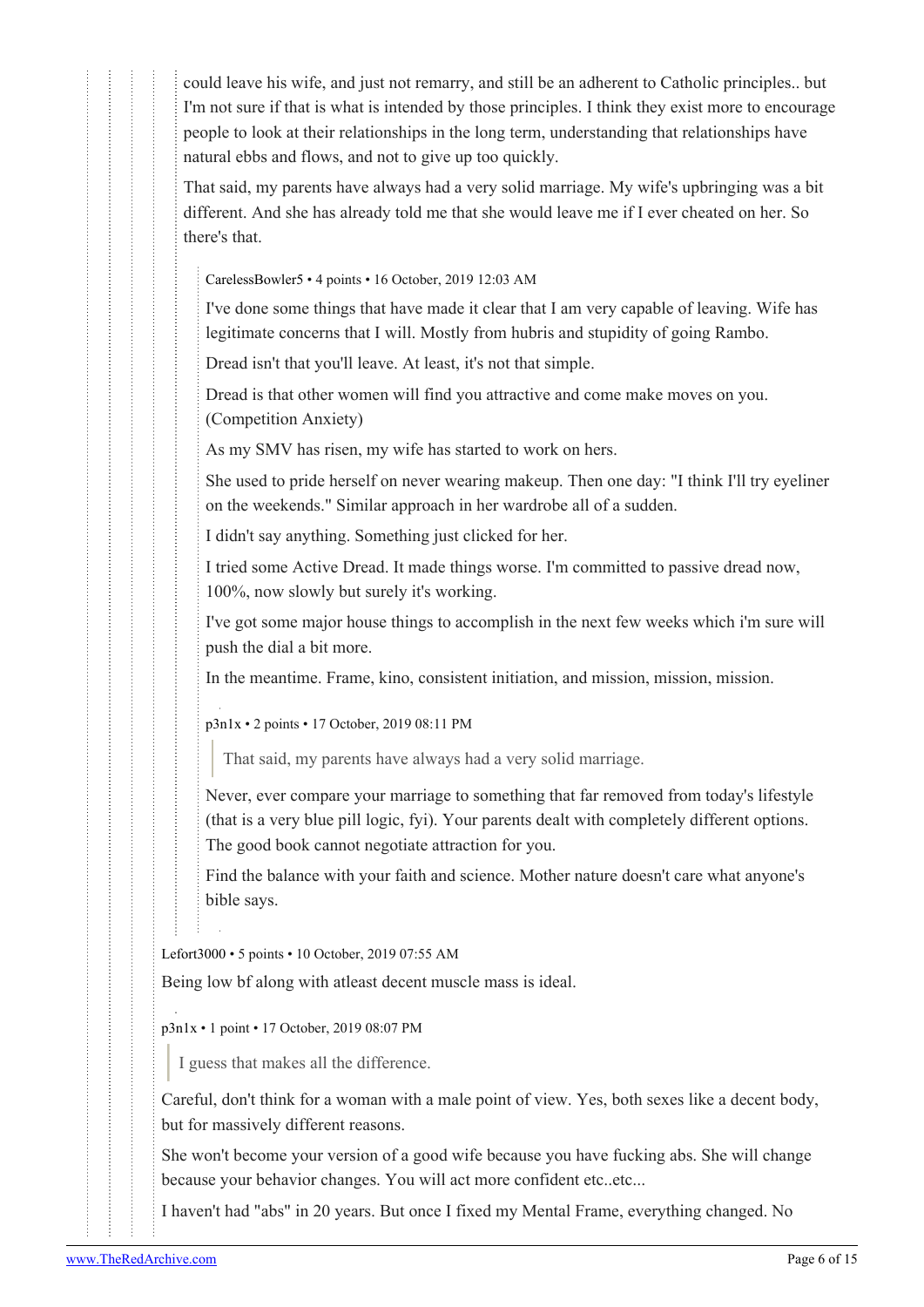woman wants to see a physically fit male act like a passive weeny.

[Imperator\\_Red](https://old.reddit.com/user/Imperator_Red) • 10 points • 10 October, 2019 12:07 PM

What's the point of sticking to your Christian principles? The Bible says that a wife must obey her husband. This used to be enforced. Now she doesn't have to obey you. It's also her duty to have sex with you. Once again this used to have some teeth - and now it has none.

You are inflicting a one sided deal upon yourself. It's insanity.

[thetotalpackage7](https://old.reddit.com/user/thetotalpackage7) • 91 points • 9 October, 2019 05:48 PM

I'm guessing the sex din't happen because you nutted in your pants at the dinner table when she grabbed your arm? Ha, jk.

Don't beat yourself up...you did a nice job of improving on yourself. Now get back to repairing those friends and family relationships.

[toolate4redpill](https://old.reddit.com/user/toolate4redpill) • 21 points • 9 October, 2019 06:56 PM

Thing is if you admire a woman from afar, she tend to idealize her. She look "perfect" to you after awhile. Heck I bet her shit doesn't even stink! Thing is when you finally get to close the deal, your always 10000% disappointed (especially the older you get). The thing is pussy is pussy, even if a chick has had multiple kids. Heck I'd like to have shoes made of pussy, they would never wear out. So she's really nothing special. Its her personality that makes her different and most women fall down in that respect.

[randomizer3000](https://old.reddit.com/user/randomizer3000) 1 points 10 October, 2019 12:08 AM\* **[recovered]**

Heck I'd like to have shoes made of pussy

That is a mental image and a half right there.

[Drummerboy860](https://old.reddit.com/user/Drummerboy860) • 5 points • 10 October, 2019 11:45 PM

Takes "foot fetish" to a whole new level.

[altectech](https://old.reddit.com/user/altectech) • 67 points • 9 October, 2019 05:56 PM

Imagine feeling like you made a mistake because you focused on your own self-improvement and betterment for 2 years.

Where is the mistake? I think just getting a hot girl, even once in your life, immediately lowers the "star struck" factor of every hot girl after that. Your standards are raised. But realize that you focusing on yourself makes you more attractive to these girls, regardless of your motivation of the why behind it.

So what if your focus on getting better was to bang a hot girl? That's literally the primary motivation of men at their roots: to increase their SMV.

Now if you're saying you should have focused on the "things that matter" which I'm assuming looks like having drinks with your friends, sitting around with the same people, and hobbies that aren't improving you then I think you missed the point of your own success story.

[Beegoop](https://old.reddit.com/user/Beegoop) • 29 points • 9 October, 2019 07:28 PM\*

You don't understand. The focus should never be the girl. The focus should be you. OP chased pussy. Never chase pussy.

We're not talking about his interactions with other women, we're talking about a specific scenario in which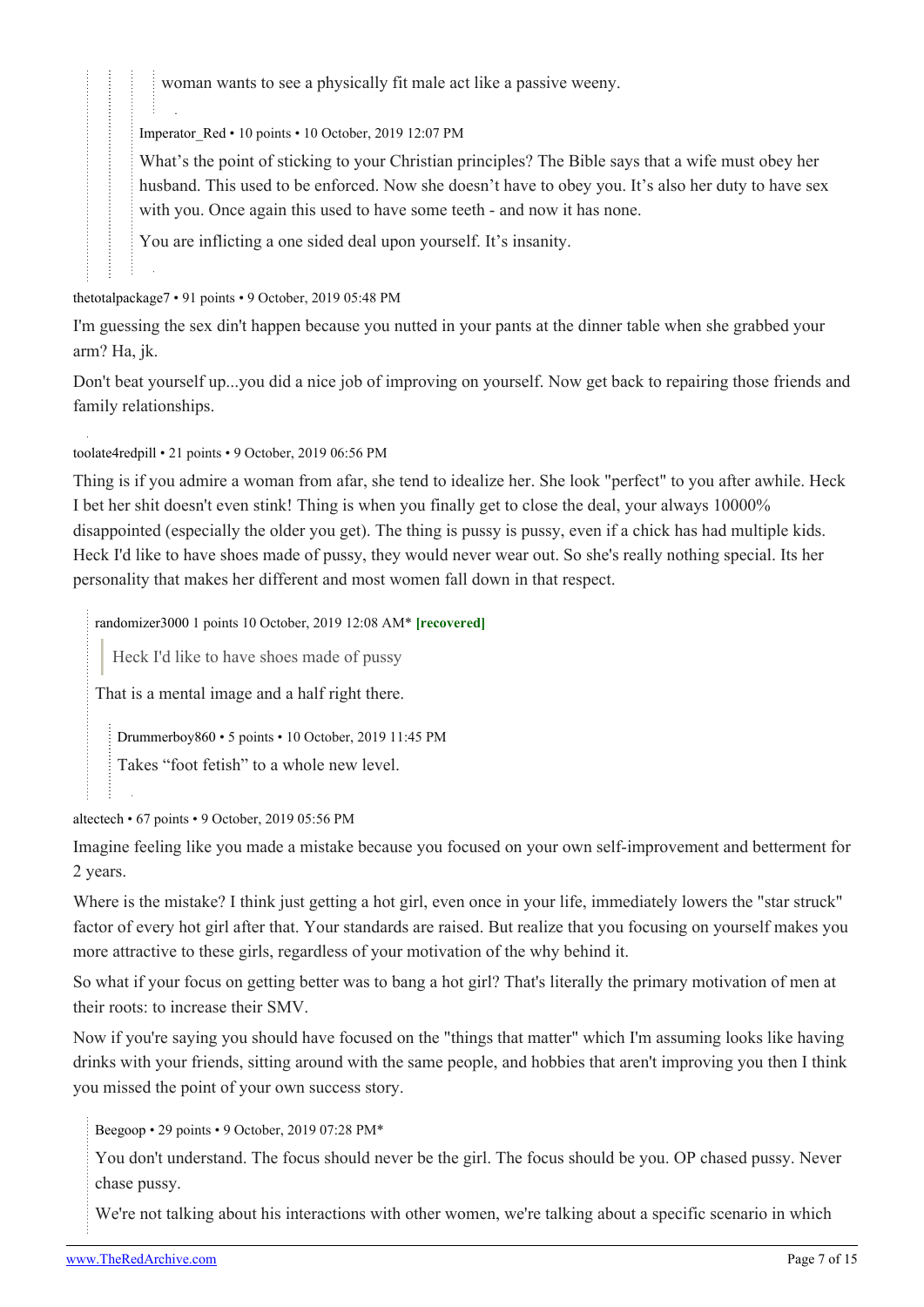he realized a harsh truth; she isn't special. It's one of the fundamental ideas newcomers need to get into their heads, and one of the things that stop them from getting in near fairy tale situations like OP's; living your life for one chick.

I get what you're saying about his self-improvement and betterment not being a mistake, but that's thinking of it in a pretty black and white fashion, when it is anything but.

Yes, he's now way better off than he was before, and obviously his new body and demeanor CAN and WILL work for him - as shown by him getting a date with the girl in question - but at what cost? Ignoring other women for this single one? Literally living 2 years of his life for her (again, despite it being to improve himself).

The problem was that she was the center of his world for those 2 years; everything he did was to get to this ONE girl, and that's the problem he's addressing. The fact that OP acknowledges this in his last statement means that he himself knows that he fucked up in that regard, no need to try and make it seem like it was a complete success, there were tradeoffs along the way. He still DEFINITELY learned a harsh lesson here, no matter what. The only thing was that it took him 2 years instead of the days or months it takes most to digest and internalize the lesson.

You're assuming way too much by thinking the things he missed out on were insignificant. He acknowledges his success already, why imply/assume that the things he could have still done were generally useless to him? Who's saying that he'd sit around with the same people, or that his hobbies weren't improving him?

Fact of the matter is that one can still improve themselves for the sake of making it easier to pull chicks, *without* losing all these things. He missed out on social situations, family gatherings/moments, time spend developing a craft/improving whatever skills he was working on - that's money, time, and connections down the drain. All for one date. One date where even his subconscious was telling him it all wasn't worth it.

Yeah, he's in a better spot than before, but this isn't just about getting chicks, it's about realizing that there were other things way more important. It's about the purpose, and it should never be for some random chick.

(Note it's a little fantastical for me anyway, for someone to be so engrossed that his social life was reduced to shambles. I'm choosing to believe this one only because it still highlights a lesson, but damn, if this is true, OP literally wasted 2 years of his life by tunnel visioning some random bitch.)

[herpaderpadont](https://old.reddit.com/user/herpaderpadont) • 34 points • 9 October, 2019 06:18 PM

"That's literally the primary motivation of men at their roots: to increase their SMV."

No, it's a byproduct.

Chase excellence...do it because you are internally motivated to do it...The money, the fame, the fortune, the women are all byproducts of success.

[altectech](https://old.reddit.com/user/altectech) • 15 points • 9 October, 2019 06:44 PM

I think this is a chicken before the egg argument. What drives you to chase excellence on an evolutionary psychological level? The raising of your SMV.

[wtfoshizzle](https://old.reddit.com/user/wtfoshizzle) • 13 points • 9 October, 2019 06:50 PM

agreed. If you could significantly raise your SMV by smoking weed all day and playing video games and eating fast food. Most people would do that instead of chasing excellence.

Sex indirectly motivates most people to be great. Not all, but most.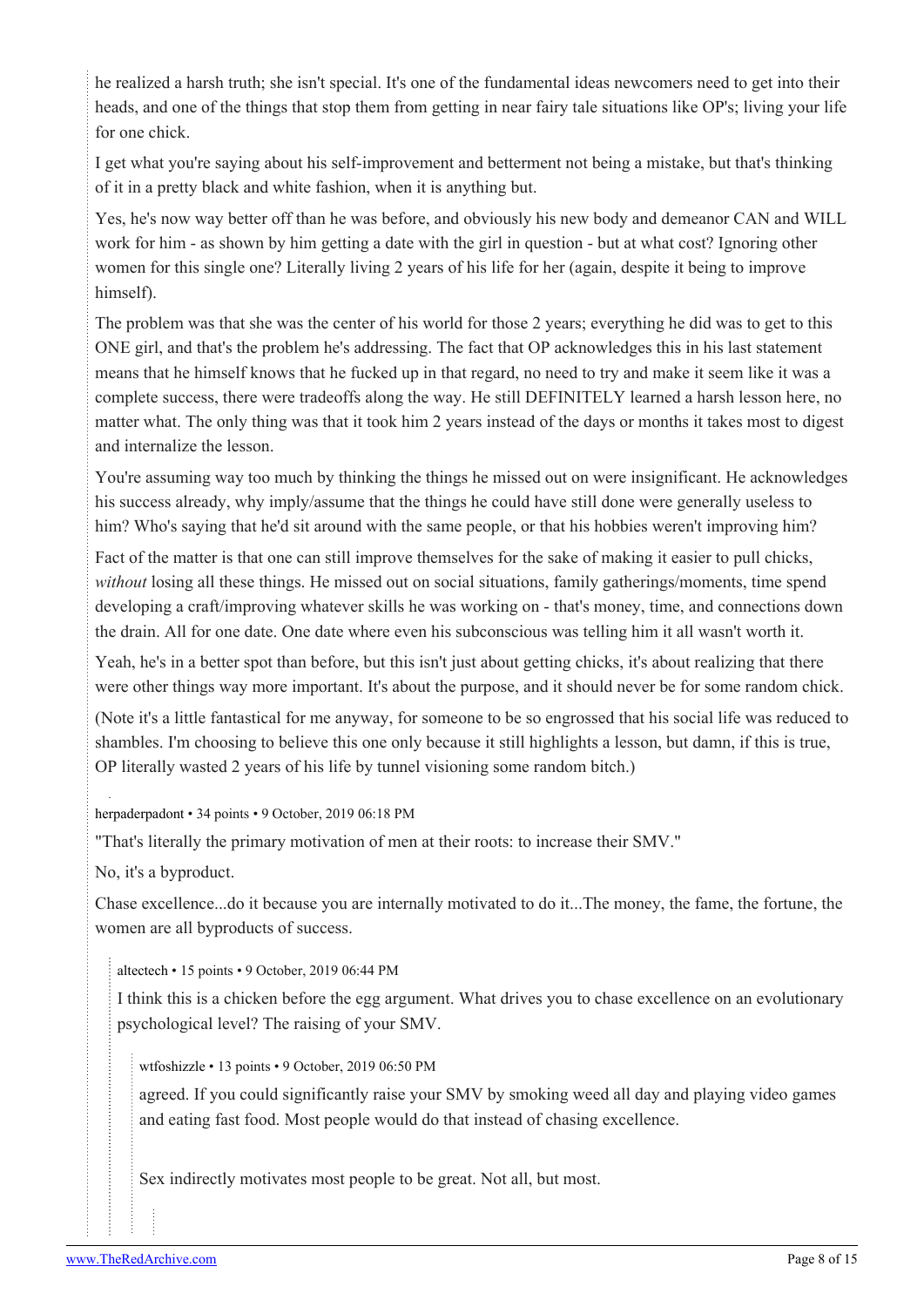[pragmaticminimalist](https://old.reddit.com/user/pragmaticminimalist) • 5 points • 10 October, 2019 01:04 PM

"Everything in human life is really about sex, except sex. Sex is about power."

[herpaderpadont](https://old.reddit.com/user/herpaderpadont) • 6 points • 9 October, 2019 08:22 PM

Then your primary goal is still women. "I am doing all of this to get laid..." What happens if you don't get laid? Do you go back to being a loser? Wouldn't that be a purple pill viewpoint?

[chopping\\_livers](https://old.reddit.com/user/chopping_livers) • 2 points • 18 October, 2019 09:41 PM

"Everything is about sex.

Except sex. That's about power." - our father.

SMV isn't be all end all.

Remember, abundance mentality.

Not to have a oneitis for Susan who gives godly sex but has bpd.

And not to have oneitis for SMV. In case you suffer a terrible train accident and lose your penis. /Patrice/

Abundance mentality in life. To know you are going to be in peace wherever it takes you.

It's never about what you have. Not about what you have achieved. Not about what other people think about you.

It's about how you feel about it. And how true that feeling is.

Fuck SMV. I matter. To me.

[Anasthaesium](https://old.reddit.com/user/Anasthaesium) • 1 point • 10 October, 2019 10:04 AM

The fame isn't really a byproduct. You gotta get out there and blast the message mate

[Howdoiusesync](https://old.reddit.com/user/Howdoiusesync) • 13 points • 9 October, 2019 06:52 PM

He validated himself based on the quality of the girl he was on a date with.

There's a lot wrong with that. I bet if he continued that frame of mind he would have his world shattered by going back to his old ways or even putting pussy on a pedestal. (Which he did)

What I like is that he did the work, then realized there isn't anything special about said girl just her uncommon looks (AND THERE ARE MILLIONS MORE)

This is why a lot of stuff here is taught for the self, not the girl.

Which is why revenge porn is common here.

Which is why people base too much expectations on women even after TPR knowledge.

Which is why a bunch of people use PUA stuff to validate their own insecurities.

This kinda reminds me of the example in NMMNG about the dude and his daughter and validating himself by how "cute" she looked to other people.

This opens a world of possibilities because of what you're willing to do for yourself through improving.

Kinda weird how you missed that.

#### chopping livers • 2 points • 18 October, 2019 09:29 PM

He was operating in her frame for 2 years. That's not neccessarily the most productive thing you can spend your time money and attention on.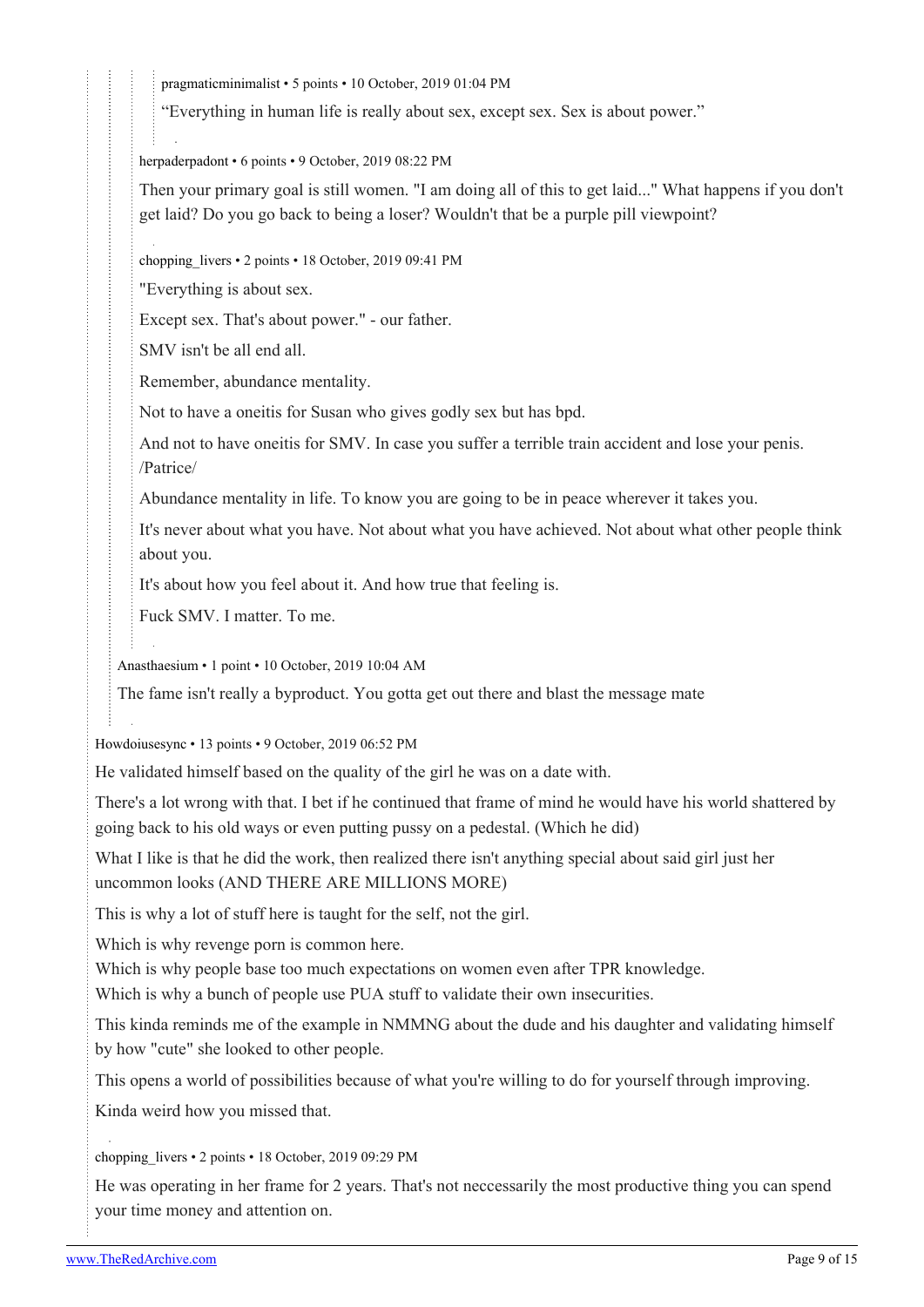It might not all be completely wasted.

But "It wasn't worth it /this time/." - OP

I'm not saying you are wrong. But you aren't right.

Nighthawk\_Black • 26 points • 9 October, 2019 06:07 PM

When I was younger and having problems with girls I would ask the advice of the older guys I work with and they would all say that all women are the same none are special.

[verumvelfalsum](https://old.reddit.com/user/verumvelfalsum) • 3 points • 11 October, 2019 06:18 AM

What kind of environment or industry were you working in?

[redpillcad](https://old.reddit.com/user/redpillcad) • 11 points • 9 October, 2019 10:33 PM

Wait til your HS reunions when the cheerleaders are roadworn and complaining that *all the guys look the same*

[ArdAtak](https://old.reddit.com/user/ArdAtak) • 9 points • 9 October, 2019 08:04 PM

I guess the upside is your misguided obsession led to a ton of self improvement. So in the end, maybe it was for the best.

[ascatraz](https://old.reddit.com/user/ascatraz) 1 points 9 October, 2019 06:23 PM **[recovered]**

How is anyone buying this lmao nigga said "I lost my family to go to the gym" like this is some Dark Knight hero's journey. Fuck off my screen  $\square \square$ 

[LongangGripCunniling](https://old.reddit.com/user/LongangGripCunniling) • 9 points • 9 October, 2019 07:37 PM The thoughtful intellectuals of Reddit strike again.

[ascatraz](https://old.reddit.com/user/ascatraz)comment score below threshold • -17 points • 9 October, 2019 08:00 PM

You're a thoughtful ass retard if you buy this shit tho  $\Box$ 

[ThatOneDrunkUncle](https://old.reddit.com/user/ThatOneDrunkUncle) • 5 points • 9 October, 2019 05:45 PM

I'm not sure what stage it would be considered, but I'm in the exact same spot. I took the pill, improved to the point where my pre-rp self couldn't have imagined. I tripled my somewhat decent n-count in a short period, landed a "unicorn", had a solid 2 year relationship and came down with depression after the break up.

The painful thing was the shattering of the image I had of her and of myself during the relationship. I gave up everything great about my life because "I finally had her", and became a shell of myself. I thought she and I were unique, but after reading stories online so similar to mine, and talking to other grown men, the last thing I or she is - is unique. Super predictable. I read the warnings, my good friends sat me down and told me how much of a fag I was being, but my ego was off the charts. Now I'm back to square one I guess, the only place to go is up. What a valuable lesson.

And yes, none of us (men) or them (women) are truly unique. The same things I used on my ex work on new girls, but it's so much less fulfilling. The veil is lifted and now I feel like I can build myself up even higher, and live every second in my own frame, and make a real difference, and be happy doing it.

Best of luck.

[MatrixofLe3adership](https://old.reddit.com/user/MatrixofLe3adership) • 5 points • 9 October, 2019 07:43 PM

The title alone pissed me off, much less the **hard** Oneitis you obviously had. But most of us have been there and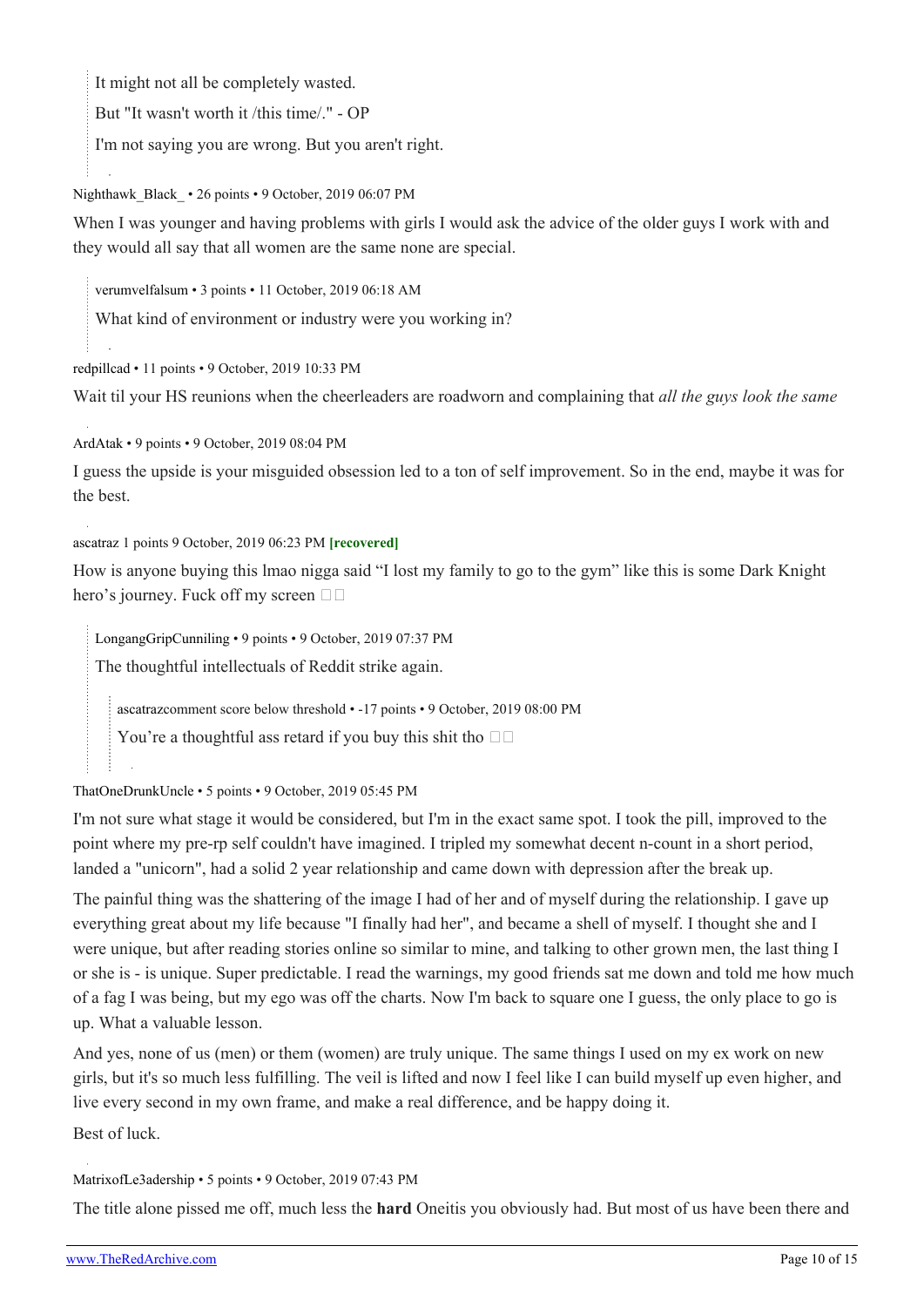you did way better than most.

Learn from it and move on. Good job.

[monsieurhire2](https://old.reddit.com/user/monsieurhire2) • 5 points • 12 October, 2019 12:11 AM

Dude, don't feel bad.

Look at it THIS way.

You saw an attractive woman, and then, you let an idealized image MOTIVATE you into SELF-IMPROVEMENT. You worked your ass off, got shredded, focused on yourself, then you went and found her, approached her, got her number, and went on a date with her.

You know what so many other guys would have done? Not a fucking thing.

You did EXACTLY the right thing. Only, you did it for the less than right reasons. Keep in mind, she's "nothing special," BUT, she's a woman. She doesn't have to be "special." She just has to be healthy, attractive, fertile, and not insane. You were following your biological purpose to reproduce, whether you realize it or not. The notion that she can "complete" you is bogus. That's the sinking feeling you felt. She wasn't "completing" you like you had imagined.

Basically, the bourgeois lie that is sold, is that a person can find "God" or the divine or transcendence in another person. The reality is, you are more likely to find it in yourself, or as part of some mission, and if you try to put it on another person, just one other person, instead of say, an organization of like-minded people committed toward achieving a worthy goal, you are setting yourself up for disappointment.

Also, you actually learned something important, something most other guys NEVER learn. That there is more to life than women. This is a very hard thing for younger men to internalize because their bodies are constantly brainwashing them into being horny.

[Jantje9905](https://old.reddit.com/user/Jantje9905) • 8 points • 9 October, 2019 07:08 PM

Such a cliffhanger what happened after?

[Skuggasveinn](https://old.reddit.com/user/Skuggasveinn) • 22 points • 9 October, 2019 07:24 PM

Yea, um calling bullshit. The two year montage of gym and work just to set this up.

Nah, not buying it.

[Atheist\\_Utopia](https://old.reddit.com/user/Atheist_Utopia) • 34 points • 9 October, 2019 09:13 PM I believe him. Oneitis can really be that bad.

[AdamantiumLaced](https://old.reddit.com/user/AdamantiumLaced) • 1 point • 23 November, 2019 09:37 PM

For sure. I've seen guys obsess over the same girl for years. And the girl will never give them the time of day. Always friend zoned.

I tried telling them about trp. They weren't interested in changing their life.

[Atheist\\_Utopia](https://old.reddit.com/user/Atheist_Utopia) • 1 point • 24 November, 2019 05:55 AM

Never directly TRP bomb them. Always drop hints of truth in a politically correct way. If they respond positively, you can slowly give them red pill terms.

[throwawaybpdnpd](https://old.reddit.com/user/throwawaybpdnpd) • 12 points • 9 October, 2019 09:59 PM

This post is complete BS... it's a made up story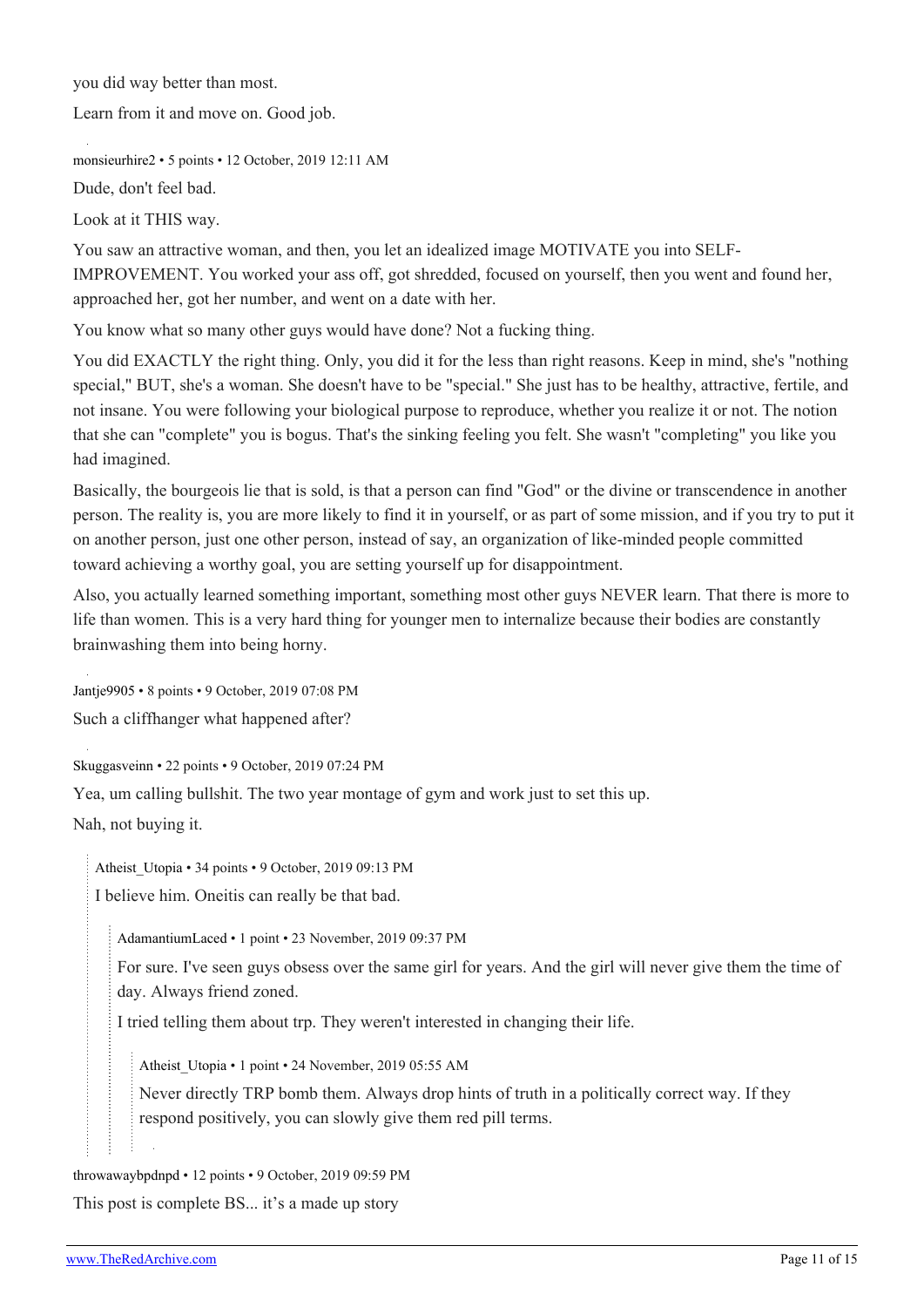#### C'mon man, get a life

[SeasonedRP](https://old.reddit.com/user/SeasonedRP) • 5 points • 10 October, 2019 02:00 PM

That was my reaction too. Several things in it don't ring true.

[Skylights1000](https://old.reddit.com/user/Skylights1000) • 4 points • 12 October, 2019 02:39 AM

It doesn't even sound legit, but it's core red pill so people aren't even thinking twice about what he said.

[Thunderbird93](https://old.reddit.com/user/Thunderbird93) • 3 points • 9 October, 2019 09:30 PM

Something you gotta realize is the power of The Wall. Look up the subreddit, most of these chicks age like milk not wine. The plan is still paper over pussy

[liquorbaron](https://old.reddit.com/user/liquorbaron) • 3 points • 9 October, 2019 11:59 PM

People love to overthink and create fantasies/interpretations seemingly based on nothing and then try to apply them to actual reality. I too once had a crush in high school that took me a few weeks to gather the nerve to speak to her. My fantasy of what she was came crashing down once I actually talked to her for a bit and realized she was a bit of a cunt in how she interacted with everyone. What was once fantasy turned into bullet dodged.

Giant- -Otter • 3 points • 10 October, 2019 06:18 AM

Your dick told you she was a great unicorn to preserve your genes, and we should pay attention to what our dick says. Just not at the cost of going through all that shit.

Newbies who have those "am I good enough?" moments, remember the mantra: for every unicorn you think you see, there's a guy somewhere on the planet that's tired of fucking her.

[GGus52](https://old.reddit.com/user/GGus52) • 2 points • 9 October, 2019 06:34 PM

I needed this, thanks for sharing

[NYCMusicMarathon](https://old.reddit.com/user/NYCMusicMarathon) • 2 points • 10 October, 2019 01:26 AM\*

I had an epiphany: **I was finally on a date with my dream unicorn girl**.

I even had the chance to have sex with her,

Oh the assumptions we / one make when first starting out.

No, she was not your unicorn,

if she was, you would have been entranced.

Just adding, there will be some one, some time,

if you are lucky, and don't do Blue Pill things.

There will be one that is so good, so damn good,

you may not be able to tell any one,

cause you can't /won't believe it your self.

Mean while, keep looking Bub.

[MR\\_SKINNYPENIS69](https://old.reddit.com/user/MR_SKINNYPENIS69) • 2 points • 10 October, 2019 03:14 AM

Thanks for sharing bro.

I hear a lot of stories online about guys who obsess over 1 girl who they never get for YEARS at a time. In my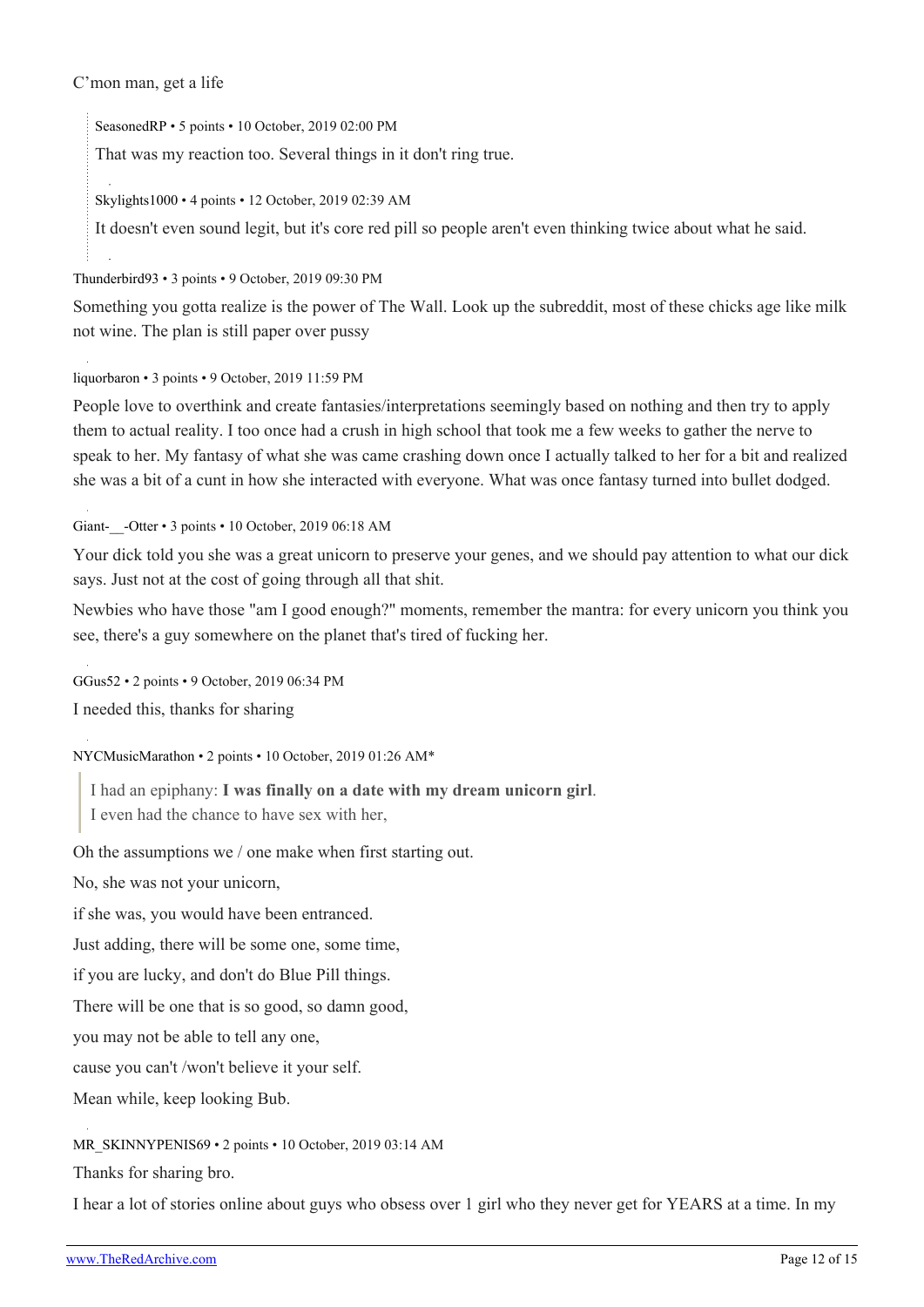life I've never had to endure that - I've always been able to try my luck with a girl and then move on very easily if I get rejected. I've even become friends with some who rejected me and felt nothing for them afterwards and just been cool with being a friendzoned (of course nobody ever believes me when I say that but hey, who cares what others think about my motives).

I can only imagine the hell that it is suffering from oneitis. I count myself so lucky I've never had to go through it, it sounds awful.

[L3T](https://old.reddit.com/user/L3T) • 2 points • 10 October, 2019 05:04 AM

Always remind yourself when you lust painfully over 'some girl':

"Somewhere, someone in the world is sick of fucking her."

[chopping\\_livers](https://old.reddit.com/user/chopping_livers) • 1 point • 18 October, 2019 10:01 PM

It's not "sick of fucking her", it's "of putting up with her shit" ffs

[menoyzoe](https://old.reddit.com/user/menoyzoe) • 2 points • 10 October, 2019 10:32 AM

Congrats on your reawakening, you paid the price and now you know there are other priorities in life than same stacey doughnut

[alsuqyadiq](https://old.reddit.com/user/alsuqyadiq) • 2 points • 11 October, 2019 03:37 AM

A lot of celebrities are like this. "Regular" people are always pissed off like "what the fuck, he's just like that asshole Dave at work!" Our minds are so strange

[p3n1x](https://old.reddit.com/user/p3n1x) • 2 points • 17 October, 2019 08:24 PM

I even had the chance to have sex with her,

So, you didn't fuck the hot girl because your tummy felt icky??

But all I could think of was that she wasn't anything special.

This is some Unicorn bullshit. Since when is "special" a requirement to Fuck???

You haven't "learned" anything but some regret for ignoring friends. You make some good sounding cheerleader statements, but let us dig deeper into the rabbit hole of you whining about both sides of the coin.

[amoxicillin2020](https://old.reddit.com/user/amoxicillin2020) • 1 point • 9 October, 2019 07:32 PM

How did you seal the date? By calling or texting?

What do you think if you got rejected? How would you feel then?

[idontevenlift37](https://old.reddit.com/user/idontevenlift37) • 1 point • 9 October, 2019 07:52 PM

Better yourself for yourself, not for some thot who couldn't care less about you.

red philosopher • 1 point • 9 October, 2019 08:03 PM

This is a beautiful story.

I'm glad you learned from it.

[Razkolol](https://old.reddit.com/user/Razkolol) • 1 point • 9 October, 2019 11:19 PM

Cool story bro, but did you bang her?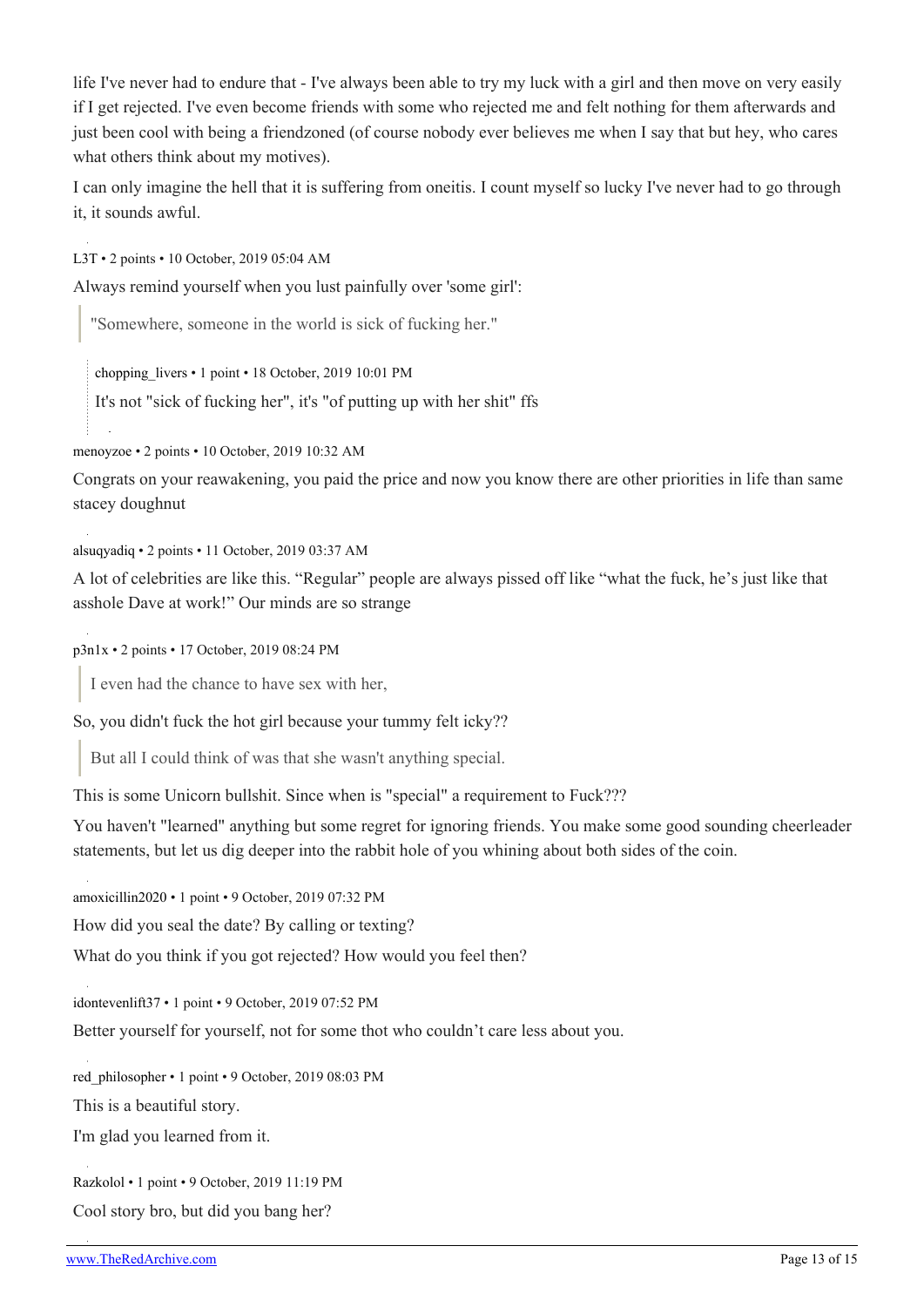[PickUpScientist](https://old.reddit.com/user/PickUpScientist) • 1 point • 9 October, 2019 11:56 PM

the road to heaven is paved with lame intentions.

[Cheddar\\_Curtain](https://old.reddit.com/user/Cheddar_Curtain) • 1 point • 10 October, 2019 03:00 AM

Never put women on a pedestal. Just because they're pretty doesn't mean they're fun to be around.

[ilovehelmetsama](https://old.reddit.com/user/ilovehelmetsama) • 1 point • 10 October, 2019 07:45 AM So you didn't even fuck her..?

[deathhandmachiavelli](https://old.reddit.com/user/deathhandmachiavelli) • 1 point • 10 October, 2019 11:36 AM

Your post also illustrates why one-itis is so dumb.

I had the experience in high school of being hooked on a particular girl, but eventually realized how replaceable she actually was.

Placing girls on a pedestal decreases your options, decreases your resiliency, and causes you to put up with too much shit during a relationship.

You might feel bad, but feel good, because you improved yourself greatly and now have a better perspective on life and on women in general.

[Nakraal](https://old.reddit.com/user/Nakraal) • 1 point • 14 October, 2019 01:00 AM And she is in the wrong how?

[Hells88](https://old.reddit.com/user/Hells88) • 1 point • 24 October, 2019 09:08 AM

Tbh that's a little sad. You need to fall in love, then get your heart broken and then be redpilled. There's a Bonanza of quality social theories om this sub, dont let it take your childhood too early

[Austrian\\_madman](https://old.reddit.com/user/Austrian_madman) • 1 point • 11 November, 2019 07:47 AM

Exactly. That's why I made the pledge to go to the university I want, not stay in my hometown for a LTR that consumes time, money and keeps me from gaining value

[nickcato](https://old.reddit.com/user/nickcato) • 0 points • 9 October, 2019 08:11 PM

You came you saw you conquered. Now you're bitching about it? Stfu and get back in the treadmill. You bitching about your success is a beta Whitney bitch behavior. This whole post was unnecessary. I would have just gave a silent "hmm" to myself, then move on to the next thing!

[DenimRaptNightmare](https://old.reddit.com/user/DenimRaptNightmare) • 4 points • 9 October, 2019 11:08 PM

You missed the point. He didn't just improve himself and end up conquering, he sacrificed his hobbies and real relationships with family and friends to chase a unicorn. That ain't healthy, and it's a good lesson for others

[nickcato](https://old.reddit.com/user/nickcato) • 1 point • 10 October, 2019 01:29 AM

You want something, you have a price to pay. Most people want something and don't want to make any sacrifices. Most blue-pill of mentalities. I think he pulled off a tremendous feat, doing whatever the fuck it takes to get to where you want.

[salinorum](https://old.reddit.com/user/salinorum) 1 points 9 October, 2019 05:33 PM **[recovered]**